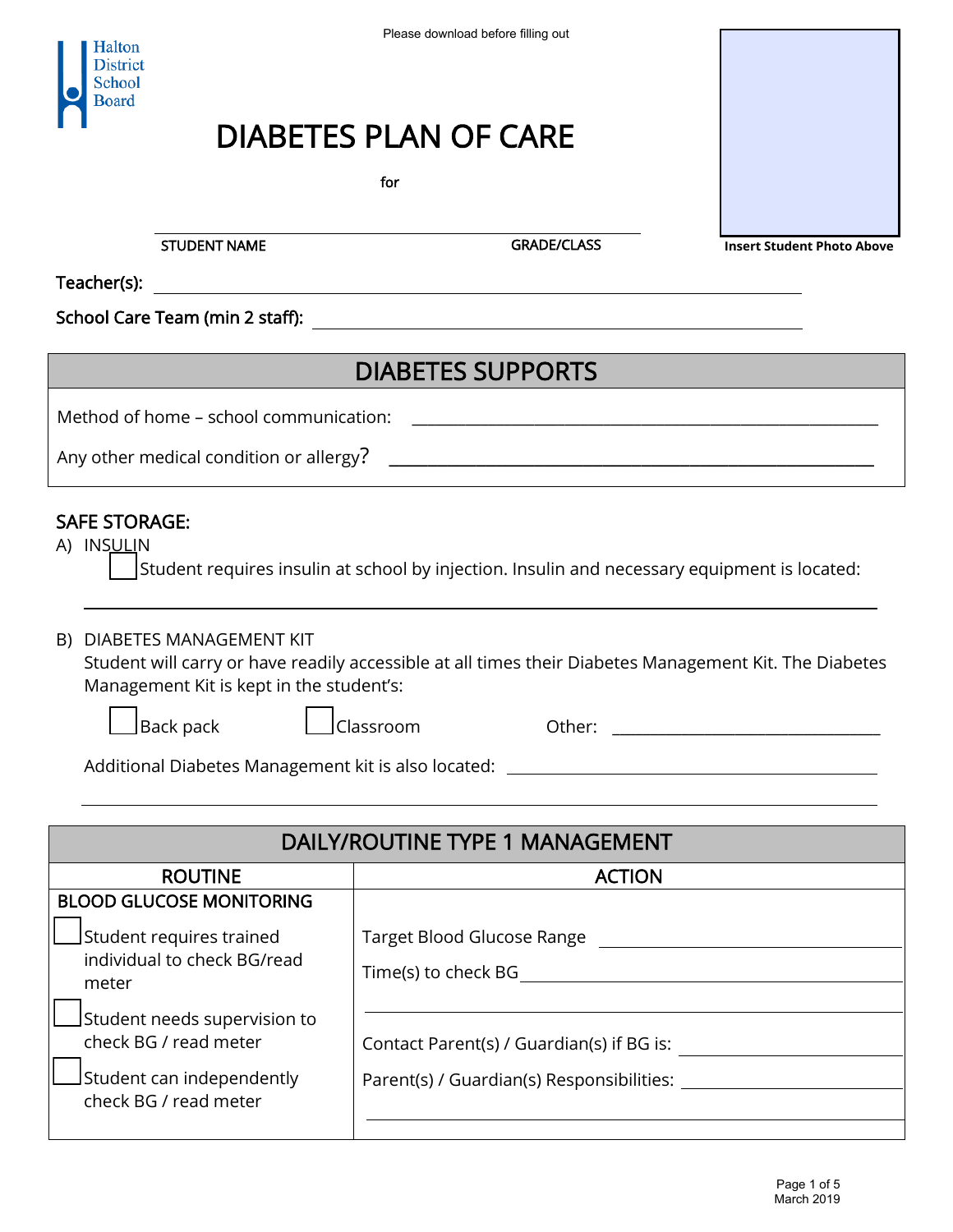|                                                                                                                                                                                                                                                                                                                                                            | Please download before filling out                                                                    |  |  |
|------------------------------------------------------------------------------------------------------------------------------------------------------------------------------------------------------------------------------------------------------------------------------------------------------------------------------------------------------------|-------------------------------------------------------------------------------------------------------|--|--|
| Student has continuous glucose<br>monitor (CGM)                                                                                                                                                                                                                                                                                                            | <b>School Care Team Responsibilities:</b>                                                             |  |  |
| *Students should be able to check<br>blood glucose anytime, anyplace,<br>respecting their preference for<br>privacy                                                                                                                                                                                                                                        |                                                                                                       |  |  |
| <b>NUTRITION BREAKS</b>                                                                                                                                                                                                                                                                                                                                    |                                                                                                       |  |  |
| Student requires supervision<br>during meal times to ensure<br>completion                                                                                                                                                                                                                                                                                  |                                                                                                       |  |  |
| Student can independently<br>manage their food intake                                                                                                                                                                                                                                                                                                      | School Care Team Responsibilities:                                                                    |  |  |
| *Students should be able to check<br>blood glucose anytime, anyplace,<br>respecting their preference for                                                                                                                                                                                                                                                   |                                                                                                       |  |  |
| privacy                                                                                                                                                                                                                                                                                                                                                    | Special instructions for meal days/special events: ________________                                   |  |  |
| <b>INSULIN</b>                                                                                                                                                                                                                                                                                                                                             |                                                                                                       |  |  |
| Student does not take insulin at                                                                                                                                                                                                                                                                                                                           |                                                                                                       |  |  |
| school.<br>Student takes insulin at school<br>by:<br>Injection<br>Pump<br>Insulin is given by:<br>$J$ Student<br>Student with supervision<br>Parent(s)/Guardian(s)<br>Trained Individual:<br>*ALL students with Type 1 diabetes<br>use insulin. Some students will<br>require insulin during the school<br>day, typically before meal/nutrition<br>breaks. | Required times for insulin:<br>Before school<br>Nutrition Break #1<br>$J$ Lunch<br>Nutrition Break #2 |  |  |
|                                                                                                                                                                                                                                                                                                                                                            |                                                                                                       |  |  |
|                                                                                                                                                                                                                                                                                                                                                            | Page 2 of 5                                                                                           |  |  |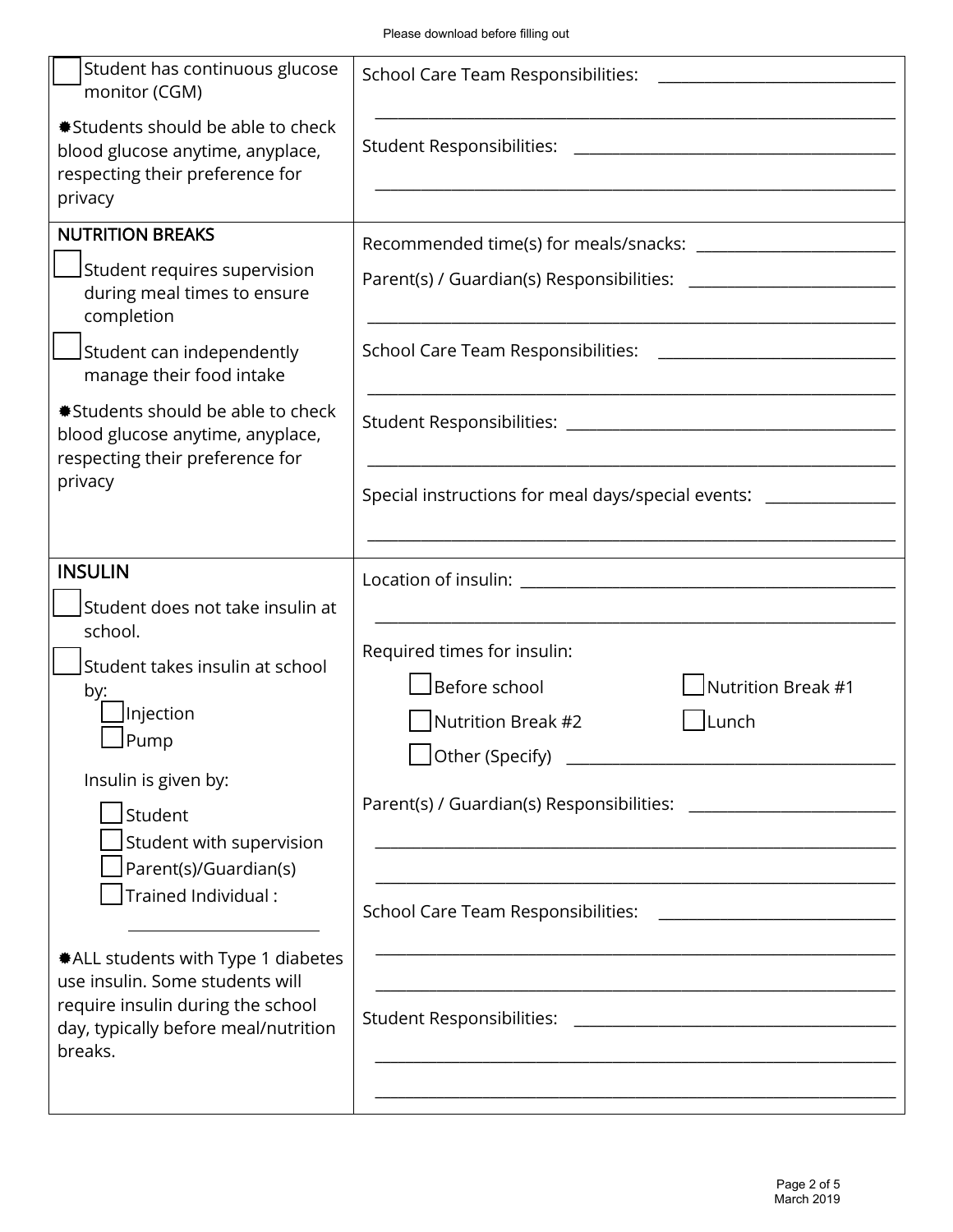| Please download before filling out                                                                                                                                                                                                                                                                                                  |  |                                                                                                                                                                                                                                 |                      |                        |  |
|-------------------------------------------------------------------------------------------------------------------------------------------------------------------------------------------------------------------------------------------------------------------------------------------------------------------------------------|--|---------------------------------------------------------------------------------------------------------------------------------------------------------------------------------------------------------------------------------|----------------------|------------------------|--|
| <b>ACTIVITY PLAN</b><br>*Physical activity lowers blood<br>glucose. BG is often checked before<br>activity. Carbohydrates may need to<br>be eaten before /after physical<br>activity. A source of fast-acting<br>sugar must always be within<br>student's reach.                                                                    |  | Please indicate what this student must do prior to physical activity<br>to help prevent low blood sugar:                                                                                                                        |                      |                        |  |
| Student requires supervision<br>pre- / post -activity to ensure<br>completion<br>Student can independently<br>manage their food intake                                                                                                                                                                                              |  | School Care Team Responsibilities: ___________________<br>For special events, notify parent(s)/guardian(s) in advance so that<br>appropriate adjustments or arrangements can be made (e.g. co-<br>curricular activities).       |                      |                        |  |
| <b>DIABETES MANAGEMENT KIT</b><br>Parents must provide, maintain,<br>and refresh supplies.<br>This kit must be with the student<br>and accessible at all times.<br>Additional kits may be provided to<br>the school to store in key locations.<br><b>SPECIAL NEEDS</b><br>A student with special<br>considerations may require more |  | Kits will include:<br>Blood Glucose meter, BG test strips, and lancets<br>Insulin and insulin pen and supplies<br>Source of fast-acting sugar (e.g., juice, candy, glucose tabs)<br>Carbohydrate containing snacks<br>Comments: |                      |                        |  |
| assistance than outlined in plan.                                                                                                                                                                                                                                                                                                   |  |                                                                                                                                                                                                                                 |                      |                        |  |
| <b>EMERGENCY CONTACTS (LIST IN PRIORITY)</b>                                                                                                                                                                                                                                                                                        |  |                                                                                                                                                                                                                                 |                      |                        |  |
| <b>NAME</b>                                                                                                                                                                                                                                                                                                                         |  | <b>RELATIONSHIP</b>                                                                                                                                                                                                             | <b>DAYTIME PHONE</b> | <b>ALTERNATE PHONE</b> |  |
|                                                                                                                                                                                                                                                                                                                                     |  |                                                                                                                                                                                                                                 |                      |                        |  |
|                                                                                                                                                                                                                                                                                                                                     |  |                                                                                                                                                                                                                                 |                      |                        |  |
|                                                                                                                                                                                                                                                                                                                                     |  |                                                                                                                                                                                                                                 |                      |                        |  |
|                                                                                                                                                                                                                                                                                                                                     |  |                                                                                                                                                                                                                                 |                      | Page 3 of 5            |  |

| <b>EMERGENCY CONTACTS (LIST IN PRIORITY)</b> |                     |               |                        |  |
|----------------------------------------------|---------------------|---------------|------------------------|--|
| <b>NAME</b>                                  | <b>RELATIONSHIP</b> | DAYTIME PHONE | <b>ALTERNATE PHONE</b> |  |
|                                              |                     |               |                        |  |
|                                              |                     |               |                        |  |
|                                              |                     |               |                        |  |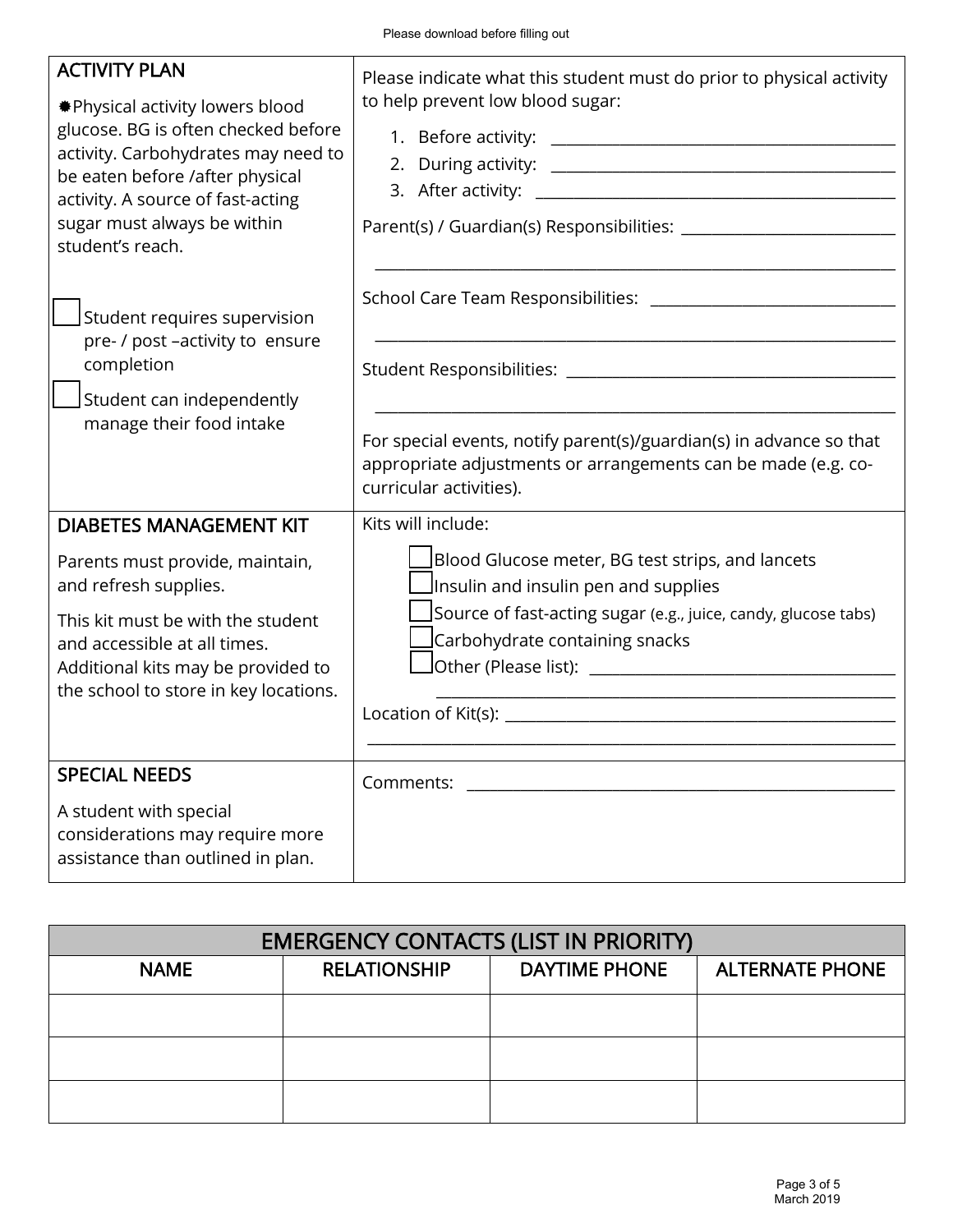Г

| Please download before filling out                                                                                                                                                                                                                                                                                                                                                                                                                                                                                                                                                                                                                                                                             |  |  |  |  |  |
|----------------------------------------------------------------------------------------------------------------------------------------------------------------------------------------------------------------------------------------------------------------------------------------------------------------------------------------------------------------------------------------------------------------------------------------------------------------------------------------------------------------------------------------------------------------------------------------------------------------------------------------------------------------------------------------------------------------|--|--|--|--|--|
| <b>EMERGENCY PROCEDURES</b>                                                                                                                                                                                                                                                                                                                                                                                                                                                                                                                                                                                                                                                                                    |  |  |  |  |  |
| HYPOGLYCEMIA - LOW BLOOD GLUCOSE (___mmol/L or less) *no less than 4mmol/L                                                                                                                                                                                                                                                                                                                                                                                                                                                                                                                                                                                                                                     |  |  |  |  |  |
| DO NOT LEAVE STUDENT UNATTENDED                                                                                                                                                                                                                                                                                                                                                                                                                                                                                                                                                                                                                                                                                |  |  |  |  |  |
| Usual symptoms of HYPOGLYCEMIA for my child are:                                                                                                                                                                                                                                                                                                                                                                                                                                                                                                                                                                                                                                                               |  |  |  |  |  |
| shaky<br>irritable / grouchy<br>trembling<br>_dizzy<br>blurred vision<br>headache<br>weak / fatigue<br>hungry<br>confused<br>pale<br>other                                                                                                                                                                                                                                                                                                                                                                                                                                                                                                                                                                     |  |  |  |  |  |
| Steps to take for mild hypoglycemia (student is responsive)<br>1. Check blood glucose if below_____mmol/L, and respond immediately by giving ____ gms of fast<br>acting carbohydrate (e.g. 1/2 cup of juice, 15 skittles).<br>2. Contact the parent(s)/guardian(s) and update throughout steps $3 - 6$ .<br>3. Re-check blood glucose in 15 minutes.<br>4. If still below 4mmol/L, repeat steps 1 and 2 until BG is above 4mmol/L. Give a starchy snack if next<br>meal/snack is more than one (1) hour away.<br>5. Ensure the student is supervised until their BG has increased and is stabilized as indicated on their<br>Diabetes Plan of Care.<br>6. Document the details on the Medical Incident Record. |  |  |  |  |  |
| Steps to take for SEVERE HYPOGLYCEMIA (student is unresponsive)<br>1. Place the student on their side in the recovery position.<br>2. Call 9-1-1. DO NOT give food or drink (choking hazard).<br>Contact parent(s)/guardian(s) or emergency contact.<br>3.<br>4. Supervise student until EMS arrives.<br>Transport student to hospital by ambulance and/or follow the direction of medical personnel.<br>5.                                                                                                                                                                                                                                                                                                    |  |  |  |  |  |
| HYPERGLYCEMIA - HIGH BLOOD GLUCOSE (14mmol/l or higher) *no higher than 14mmol/L                                                                                                                                                                                                                                                                                                                                                                                                                                                                                                                                                                                                                               |  |  |  |  |  |
| Usual symptoms of HYPERGLYCEMIA for my child are:                                                                                                                                                                                                                                                                                                                                                                                                                                                                                                                                                                                                                                                              |  |  |  |  |  |
| headache<br>extreme thirst<br>frequent urination<br>blurred vision<br>abdominal pain<br>hungry<br>irritability<br>warm, flushed skin<br><b>other</b> and the state of the state of the state of the state of the state of the state of the state of the state of the state of the state of the state of the state of the state of the state of the state of the state of th                                                                                                                                                                                                                                                                                                                                    |  |  |  |  |  |
| Symptoms of SEVERE HYPERGLYCEMIA (Notify parent(s)/guardian(s) IMMEDIATELY)<br>rapid, shallow breathing<br>vomiting<br>fruity breath                                                                                                                                                                                                                                                                                                                                                                                                                                                                                                                                                                           |  |  |  |  |  |
| Steps to take for MILD to SEVERE HYPERGLYCEMIA:<br>1. Allow student free use of bathroom.<br>2. Encourage student to drink water only.<br>3. Inform the parent(s)/guardian(s) if BG is above ______ mmol/L, as noted in Diabetes Plan of Care.<br>4. Document details on the Medical Incident Record.                                                                                                                                                                                                                                                                                                                                                                                                          |  |  |  |  |  |
| Page 4 of 5                                                                                                                                                                                                                                                                                                                                                                                                                                                                                                                                                                                                                                                                                                    |  |  |  |  |  |